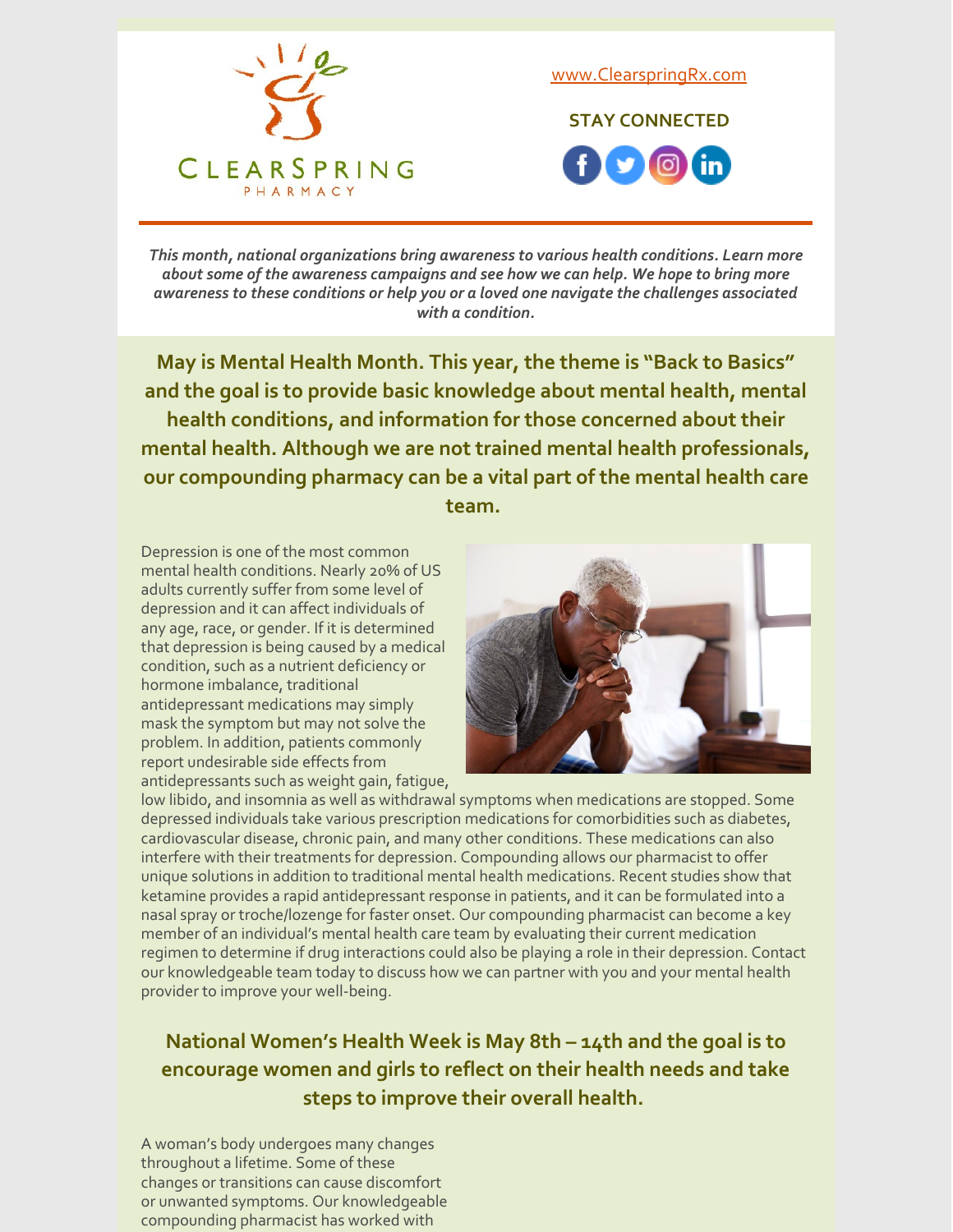women of all ages to help them navigate these changes. The most common hormones in the female body include estrogen (3 forms), progesterone, testosterone, DHEA, and thyroid. The levels of these hormones fluctuate throughout a woman's lifetime and these fluctuations can cause uncomfortable periods, polycystic ovarian syndrome (PCOS), endometriosis, and much more. As a woman ages and enters menopause, she experiences a decline in hormone levels that can lead to unwanted side effects including hot flashes,



hair loss, low sex drive, and many more. It is important for women to receive proper care during all stages of life to maintain overall health and well-being. Our pharmacist can work with doctors to determine a woman's hormone levels and offer a treatment plan to help rebalance her hormones. Customized hormone therapy can help improve health and quality of life throughout a woman's lifetime.

**May is Arthritis Awareness Month and May 20th is World Autoimmune/Anti-inflammatory Arthritis Day. The Arthritis Foundation shares individuals' arthritis stories in order to spread awareness and allow all those suffering from arthritis to be seen, heard, and understood.**

Arthritis is one of the most widespread autoimmune diseases and affects nearly one in four adults in the United States. If you suffer from an autoimmune disease, you know that it can be both physically and emotionally painful. An autoimmune disease means that the immune system is attacking healthy cells in the body. There are more than 100 types of autoimmune diseases that affect various parts of the body and body functions. The severity of



symptoms varies for each person, depending on genetics, environment, and personal lifestyle. Our pharmacist is experienced in treating individuals with autoimmune diseases and can discuss customized options that may work for you.

©Storey Marketing. All rights reserved

**Visit our website for the latest information about COVID-19 Testing and Vaccinations at ClearSpring Pharmacy.**

**[LEARN](https://clearspringrx.com/covid-19.php) MORE**

# **Have you been laid-off or furloughed due to COVID-19?**

If you are having trouble paying for your cash compounded prescriptions at this time, please speak to one of our professional staff members to find out how we can help you. We do not want you to discontinue or alter your medication regiment due to financial hardship. *We can help!*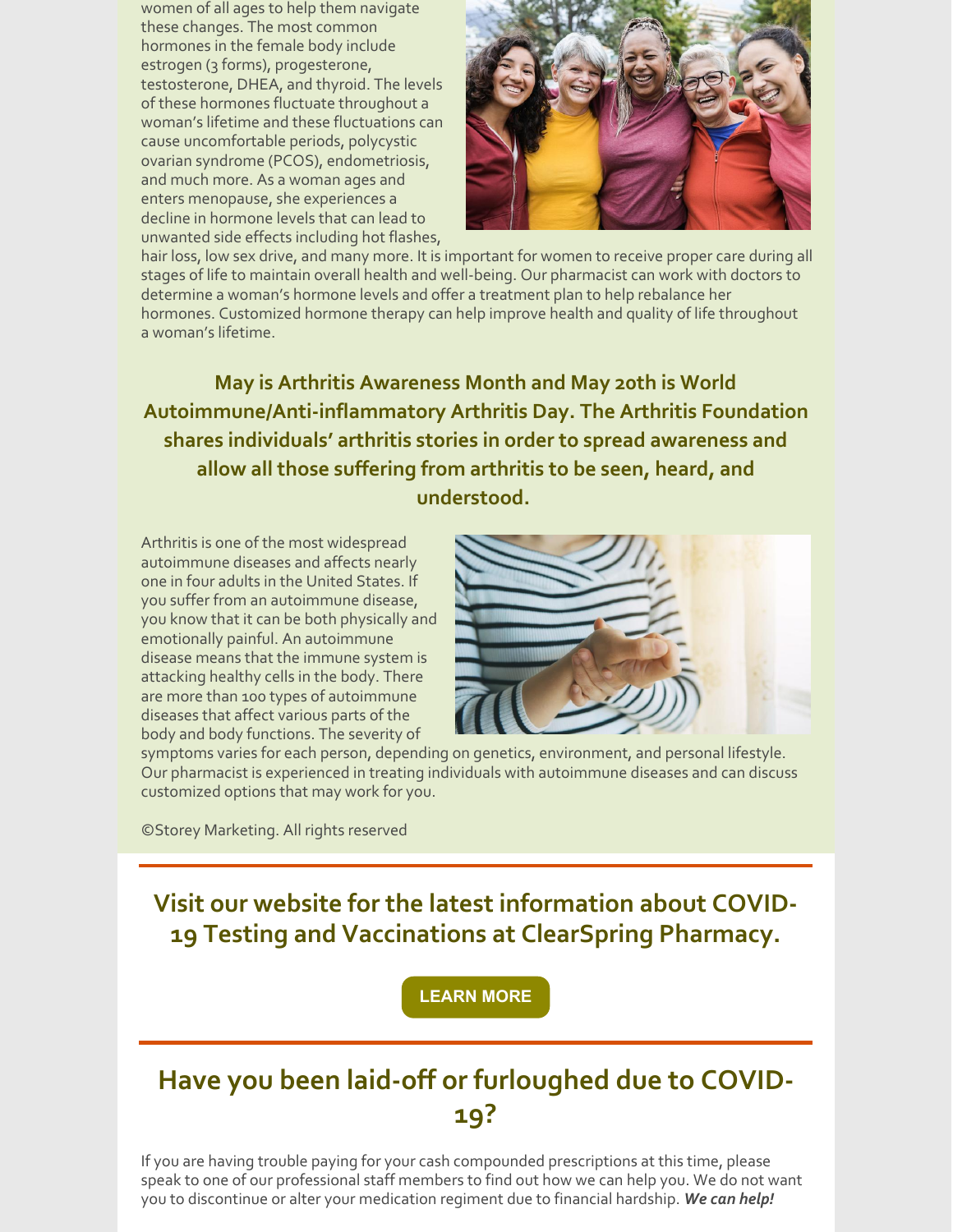#### **Our social media is a great resource for:**

- Up to date information
- Health tips
- Behind the scenes compounding
- Offers
- *And more!*







### **Diabetes Self-Management Education and Support (DSMES)**

Only 26.7% of patients diagnosed with diabetes meet targets for *glycemic, blood pressure, or cholesterol control*. Our seminars will give you:

- Evidence-based approach
- Instruction from licensed clinical pharmacists in Colorado
- Diabetes in the workplace consultation
- Shared experiences from other clients with diabetes

#### **[Learn](https://app.acuityscheduling.com/schedule.php?owner=21738145&appointmentType=30073060) More!**

# **Download our App**

ClearSpring mobileRx app allows you to refill prescriptions on your mobile device at your convenience. You can refill multiple prescriptions on a mobile device by entering your prescription numbers, scanning the barcode on the prescription bottles or using your Patient Profile.

### [LEARN](https://clearspringrx.com/app.php) MORE